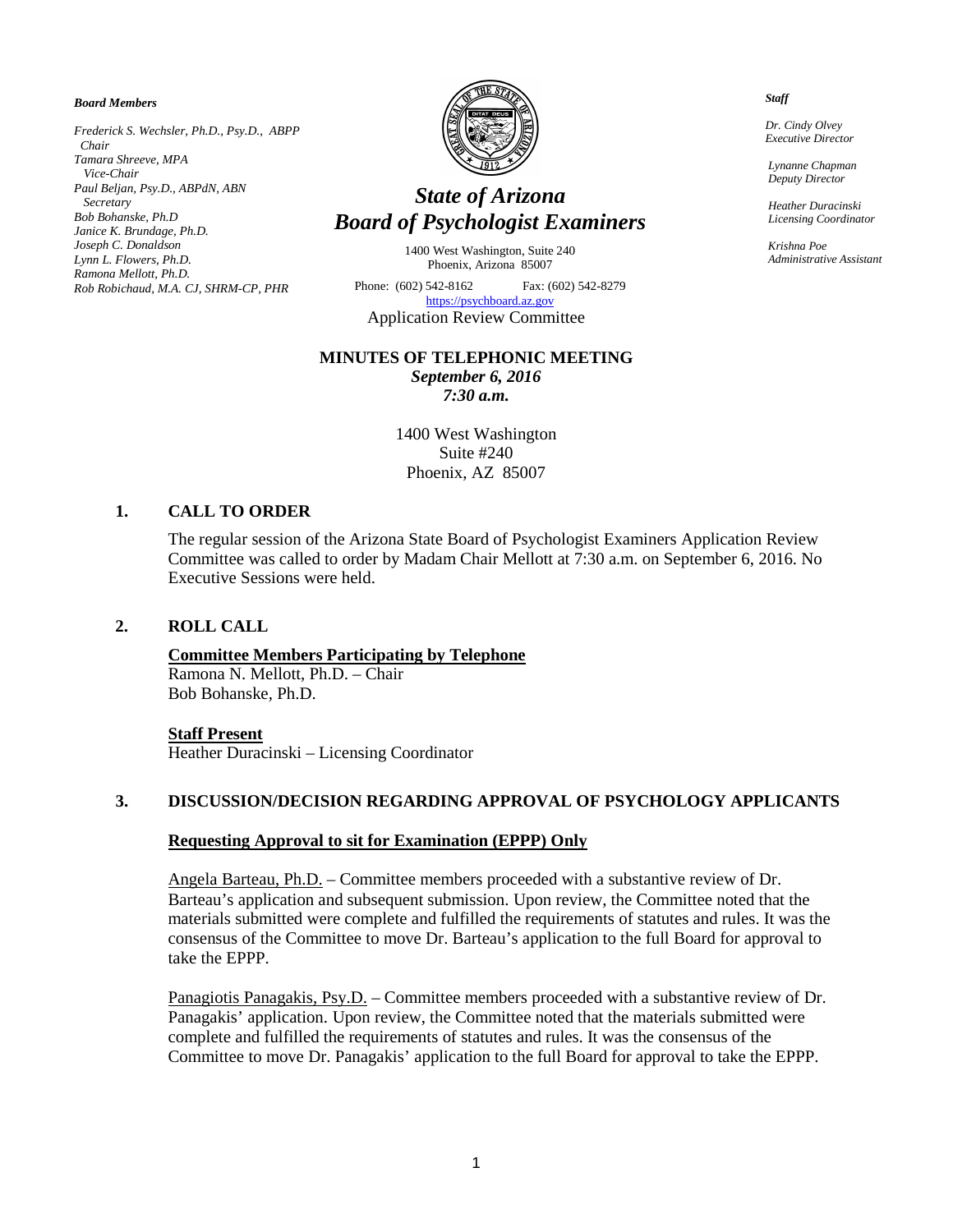Shanna Sadeh, Ph.D. – Committee members proceeded with a substantive review of Dr. Sadeh's application. Upon review, the Committee noted that the materials submitted were complete and fulfilled the requirements of statutes and rules. It was the consensus of the Committee to move Dr. Sadeh's application to the full Board for approval to take the EPPP.

Dr. Mellott made a motion, seconded by Dr. Bohanske, to forward the applications of Angela Barteau, Ph.D., Panagiotis Panagakis, Psy.D., and Shanna Sadeh, Ph.D., to the full Board for approval to sit for the EPPP. The motion carried 2-0.

# **Requesting Approval to sit for Examination (EPPP) & Licensure**

Amy Cole, Ph.D. – Committee members proceeded with a substantive review of Dr. Cole's application. Upon review, the Committee noted that the materials submitted were complete and fulfilled the requirements of statutes and rules. It was the consensus of the Committee to move Dr. Cole's application to the full Board for approval to take the EPPP and licensure upon a passing score and payment of the prorated license fee.

Amy Prosser, Ph.D. – Dr. Mellott recused from reviewing Dr. Prosser's application therefore her application was moved to the full Board for substantive review due to lack of a quorum.

Audrey Sessions, Psy.D. – Committee members proceeded with a substantive review of Dr. Session's application. Upon review, the Committee noted that the materials submitted were complete and fulfilled the requirements of statutes and rules. It was the consensus of the Committee to move Dr. Session's application to the full Board for approval to take the EPPP and licensure upon a passing score and payment of the prorated license fee.

Cody Bayles, Ph.D. – Committee members proceeded with a substantive review of Dr. Bayles' application. Upon review, the Committee noted that the materials submitted were complete and fulfilled the requirements of statutes and rules. It was the consensus of the Committee to move Dr. Bayles' application to the full Board for approval to take the EPPP and licensure upon a passing score and payment of the prorated license fee.

Delia Avelar, Psy.D. – Committee members proceeded with a substantive review of Dr. Avelar's application. Upon review, the Committee noted that the materials submitted were complete and fulfilled the requirements of statutes and rules. It was the consensus of the Committee to move Dr. Avelar's application to the full Board for approval to take the EPPP and licensure upon a passing score and payment of the prorated license fee.

Ernesto Reza, Psy.D. – Committee members proceeded with a substantive review of Dr. Reza's application and subsequent submission. Upon review, the Committee noted that the materials submitted were complete and fulfilled the requirements of statutes and rules. It was the consensus of the Committee to move Dr. Reza's application to the full Board for approval to take the EPPP and licensure upon a passing score and payment of the prorated license fee.

Kelly Rodriguez, Psy.D. – Committee members proceeded with a substantive review of Dr. Rodriguez's application. Upon review of her Summary of Pre-Internship Supervised Professional Experiences the Committee noted that she listed Southwest Behavioral Health as one of her preinternship sites. The Committee noted that although the written training plan for her experience at Southwest Behavioral Health was submitted, the verification form delineating her hours for her experience at Southwest Behavioral Health was not submitted. At this time the Committee is requesting that the verification form for her preinternship experience at Southwest Behavioral Health be submitted. Upon review of her Supervised Preinternship Experience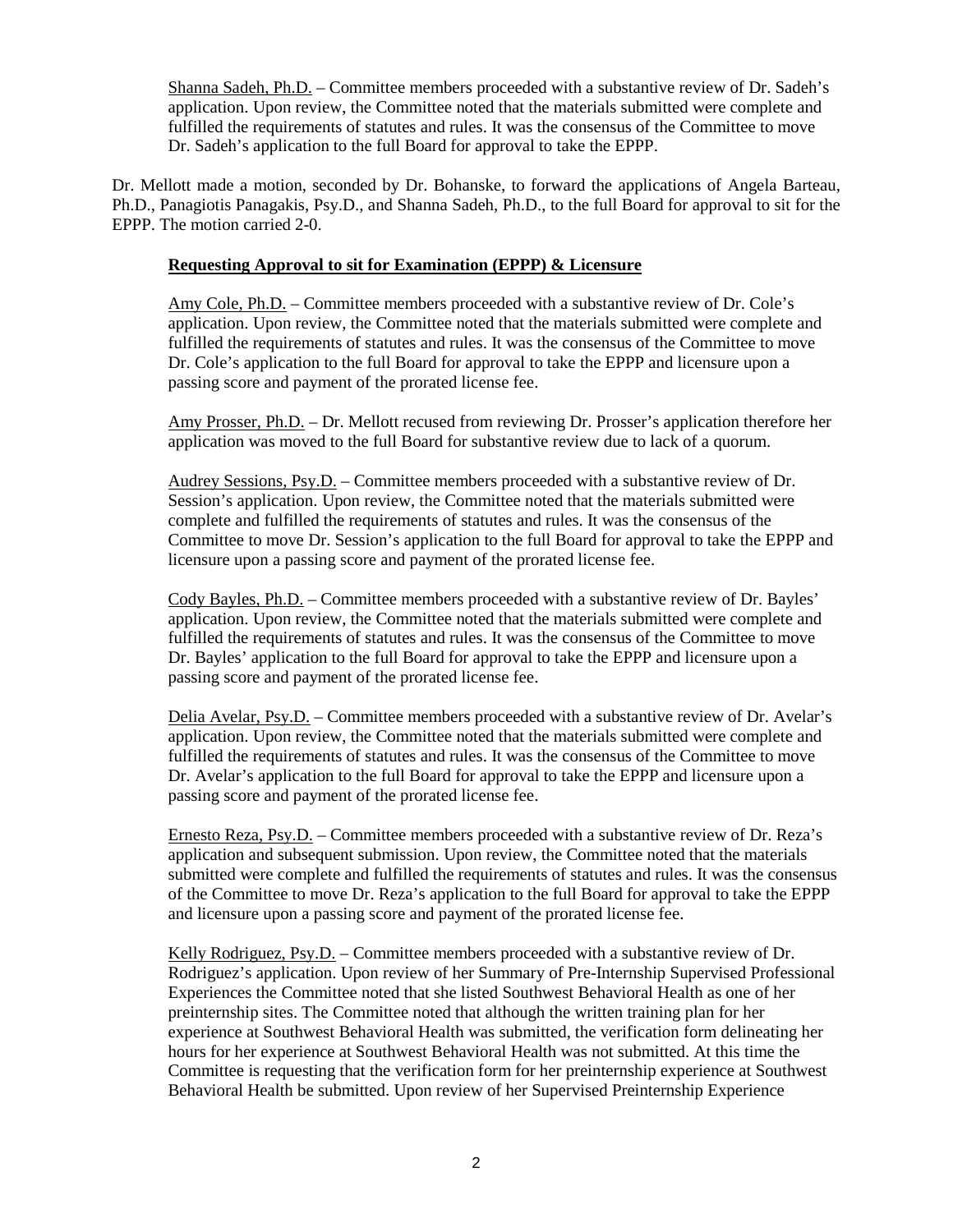Verification form from JR Forensic & Clinical Psychology Services, PLLC, the Committee noted that her Director of Clinical Training, Dr. Eric Johnson, indicated that Dr. Rodriguez obtained 485 total hours. His subsequent calculations indicate that Dr. Rodriguez obtained 105.5 hours of direct patient/client contact which does not meet the requirement of A.R.S. §32-2071(E)(4)(b)(c). At this time Dr. Rodriguez is 15.75 hours deficient in meeting the direct patient/client requirement. Additionally, the Committee noted that Dr. Rodriguez was "removed from practicum with JR Forensics on 3/31/13 due to problems with the training site". If Dr. Rodriguez wishes to include her experience hours she obtained at JR Forensics the Committee is requesting an explanation as to the "problems with the training site".

Kristin Schwartz, Psy.D. – Committee members proceeded with a substantive review of Dr. Schwartz's application. Upon review of her Supervised Preinternship Experience Verification form from the Rockies Counseling Center, the Committee noted that her Director of Clinical Training, Marie Haney, Psy.D., indicated that Dr. Schwartz obtained 1,750 total hours. Her subsequent calculations indicate that Dr. Schwartz received 80 hours of individual supervision which does not meet the requirement of A.R.S.  $\S 32-2071(E)(4)(c)$ . At this time Dr. Schwartz is 95 hours deficient in meeting the individual supervision requirement. Additionally, the Committee noted that she is applying 2,006 hours of internship toward the 3,000 hour requirement therefore she only needs an additional 964 experience hours. She may wish to apply only 964 of her preinternship hours that meets the requirement of A.R.S. §32-2071(E)(4)(c) instead of the entire 1,750 hours. Upon review of her Internship Verification form from Franciscan Community Counseling, Inc. the Committee noted that her supervisor, Judith Schaeffer, Ph.D., answered "no" to question #13. Dr. Schaeffer provided an explanation which stated that each site had only one full time staff psychologist. Additionally, she indicated that interns were not paid a stipend therefore the internship was a "partner agency" instead of a member of the Rocky Mountain Psychology Intern Consortium. At this time, the Committee would like an explanation from Dr. Schwartz and her supervisor as to whom Dr. Schwartz's secondary supervisor was, how Dr. Schwartz accessed this supervisor, and how Dr. Schwartz received supervision from her secondary supervisor and the percentage of time she spent with her secondary supervisor. Additionally, the Committee is requesting that her supervisor provide and explanation clarifying the difference between a "member" and a "partner agency" within the Rocky Mountain Psychology Intern Consortium and a detailed explanation as to who was responsible for the client/patient. Furthermore, the Committee is requesting clarification as to whether Dr. Schwartz received a stipend.

Marylene Goode, Psy.D. – Committee members proceeded with a substantive review of Dr. Goode's application, study plan and accommodations request. Upon review, the Committee noted that the materials submitted were complete and fulfilled the requirements of statutes and rules. It was the consensus of the Committee to move Dr. Goode's application to the full Board for approval to take the EPPP and licensure upon a passing score and payment of the prorated license fee.

Monela Beroni, Psy.D. – Committee members proceeded with a substantive review of Dr. Beroni's application. Upon review of her Postdoctoral Professional Psychology Experience Verification form from the Az. Dept. of Juvenile Corrections, the Committee noted that her supervisor, Glenn Tanita, D.M.H., indicated that Dr. Beroni worked 40 – 50 hours per week for a total of 2,000 hours. Additionally, Dr. Tanita's subsequent calculations indicate that Dr. Beroni obtained 90 hours of individual face-to-face supervision which does not meet the requirement of A.R.S. §32-2071(G)(5). At this time Dr. Beroni is 10 hours deficient in meeting the direct patient/client requirement. Additionally, the Committee noted that Dr. Beroni can apply 2,063 internship hours toward licensure therefore she only needs an additional 937 supervised experience hours. She may wish to apply only 937 postdoctoral hours that meets the requirement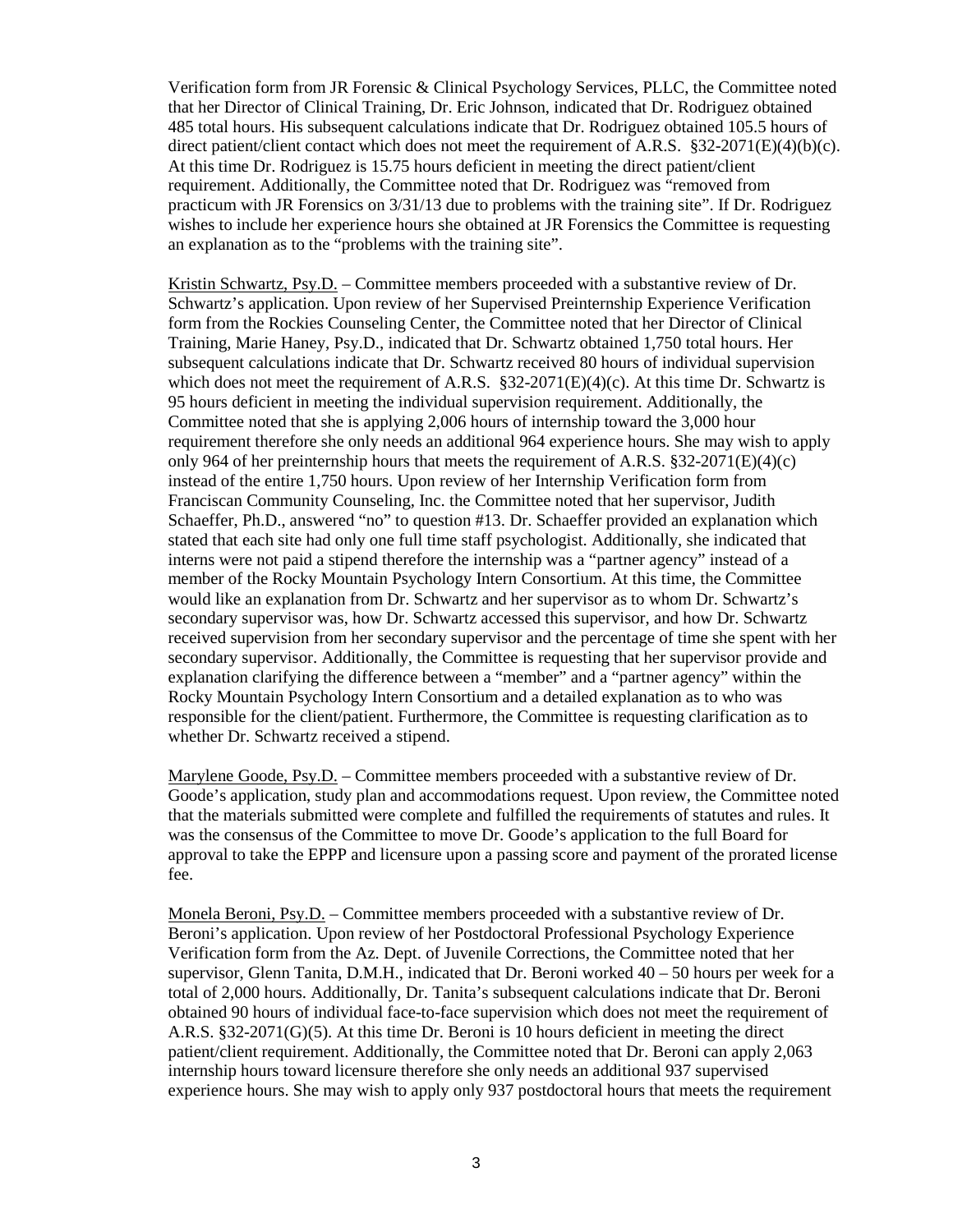of A.R.S. §32-2071(G). Furthermore, pursuant to A.R.S. §32-2071(H), the Committee cannot accept more than 40 hours worked per week.

Rachael Grantham, Psy.D. – Committee members proceeded with a substantive review of Dr. Grantham's application. Upon review, the Committee noted that the materials submitted were complete and fulfilled the requirements of statutes and rules. It was the consensus of the Committee to move Dr. Grantham's application to the full Board for approval to take the EPPP and licensure upon a passing score and payment of the prorated license fee.

Dr. Mellott made a motion, seconded by Dr. Bohanske, to forward the applications of Amy Cole, Ph.D., Audrey Sessions, Psy.D., Cody Bayles, Ph.D., Delia Avelar, Psy.D., Ernesto Reza, Psy.D., Marylene Goode, Psy.D., and Rachael Grantham, Psy.D. to the full Board for review and approval to take the EPPP and licensure upon a passing score and payment of the prorated license fee, to issue additional information request letters to Kelly Rodriguez, Psy.D., Kristin Schwartz, Psy.D., and Monela Beroni, Psy.D., regarding the deficiencies discussed in their applications and to forward the application of Amy Prosser, Ph.D. to the full Board for substantive review due to lack of a quorum. The motion carried 2-0.

# **Requesting Approval of Licensure by Waiver**

Alexandra Schilling, Psy.D. **–** Committee members proceeded with a substantive review of Dr. Schilling's application. Upon review, the Committee noted that the materials submitted were complete and fulfilled the requirements of statutes and rules. It was the consensus of the Committee to move Dr. Schilling's application to the full Board for review and approval of licensure upon receipt of the pro-rated licensure fee.

Angela Cusimano, Ph.D. **–** Committee members proceeded with a substantive review of Dr. Cusimano's application. Upon review, the Committee noted that the materials submitted were complete and fulfilled the requirements of statutes and rules. It was the consensus of the Committee to move Dr. Cusimano's application to the full Board for review and approval of licensure upon receipt of the pro-rated licensure fee.

Dr. Bohankse made a motion, seconded by Dr. Mellott, to forward the applications of Alexandra Schilling, Psy.D., and Angela Cusimano, Ph.D., to the full Board for review and approval of licensure upon payment of the pro-rated licensure fee. The motion carried 2-0.

*The Committee recessed at 8:08 a.m. and reconvened at 9:02 a.m.*

# **Requesting Approval of Licensure by Credential**

Lisa Isaac, Ph.D. **–** Committee members proceeded with a substantive review of Dr. Isaac's application. Upon review, the Committee noted that the materials submitted were complete and fulfilled the requirements of statutes and rules. It was the consensus of the Committee to move Dr. Isaac's application to the full Board for review and approval of licensure upon receipt of the pro-rated licensure fee.

Tami Young, Ph.D. **–** Committee members proceeded with a substantive review of Dr. Young's application. Upon review, the Committee noted that the materials submitted were complete and fulfilled the requirements of statutes and rules. It was the consensus of the Committee to move Dr. Young's application to the full Board for review and approval of licensure upon receipt of the pro-rated licensure fee.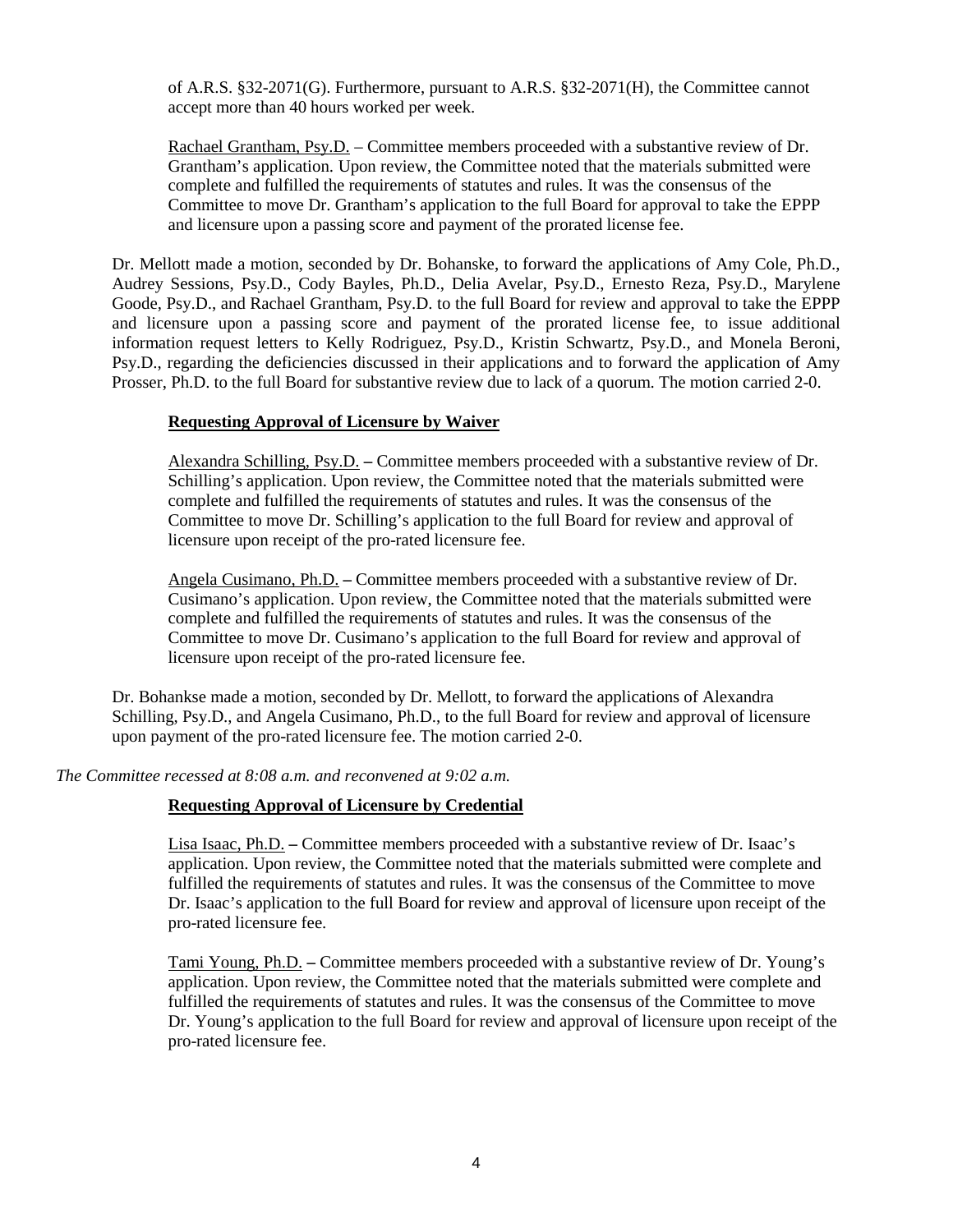Dr. Mellott made a motion, seconded by Dr. Bohanske, to forward the applications of Lisa Isaac, Ph.D., and Tami Young, Ph.D., to the full Board for review and approval of licensure upon payment of the prorated license fee. The motion carried 2-0.

### **Requesting Approval of Supervised Work Experience**

Courtney Baker, Psy.D. **–** Committee members proceeded with a substantive review of Dr. Baker's application. Upon review, the Committee noted that the materials submitted were complete and fulfilled the requirements of statutes and rules. It was the consensus of the Committee to move Dr. Baker's application to the full Board for review and approval of licensure upon receipt of the pro-rated licensure fee.

Dr. Mellott made a motion, seconded by Dr. Bohanske, to forward the application of Courtney Baker, Psy.D., to the full Board for review and approval of licensure upon payment of the pro-rated licensure fee. The motion carried 2-0.

# **4. DISCUSSION, CONSIDERATION, AND POSSIBLE ACTION REGARDING RECOMMENDATION TO THE BOARD PERTAINING TO APPROVAL OF BEHAVIOR ANALYST APPLICANTS**

### **Requesting Approval of Licensure by Experience**

Carrie Mereness, M.A. – Committee members proceeded with a substantive review of Ms. Mereness' application. Upon review, the Committee noted that the materials submitted were complete and fulfilled the requirements of statutes and rules. It was the consensus of the Committee to move Ms. Mereness' application to the full Board for review and approval of licensure upon receipt of the pro-rated licensure fee.

Hitomi Mueller, M.Ed. – Committee members proceeded with a substantive review of Ms. Mueller's application. Upon review, the Committee noted that the materials submitted were complete and fulfilled the requirements of statutes and rules. It was the consensus of the Committee to move Ms. Mueller' application to the full Board for review and approval of licensure upon receipt of the pro-rated licensure fee.

Jaimie Michaels, M.Ed. – Committee members proceeded with a substantive review of Ms. Michaels' application. Upon review, the Committee noted that the materials submitted were complete and fulfilled the requirements of statutes and rules. It was the consensus of the Committee to move Ms. Michaels' application to the full Board for review and approval of licensure upon receipt of the pro-rated licensure fee.

Jamie Burgan, M.S. – Committee members proceeded with a substantive review of Ms. Burgan's application. Upon review, the Committee noted that the materials submitted were complete and fulfilled the requirements of statutes and rules. It was the consensus of the Committee to move Ms. Burgan's application to the full Board for review and approval of licensure upon receipt of the pro-rated licensure fee.

Justin James, M.Ed. – Committee members proceeded with a substantive review of Mr. James' application. Upon review, the Committee noted that the materials submitted were complete and fulfilled the requirements of statutes and rules. It was the consensus of the Committee to move Mr. James' application to the full Board for review and approval of licensure upon receipt of the pro-rated licensure fee.

Mckenzie Lowrie, M.A. – Committee members proceeded with a substantive review of Ms. Lowrie's application. Upon review, the Committee noted that the materials submitted were